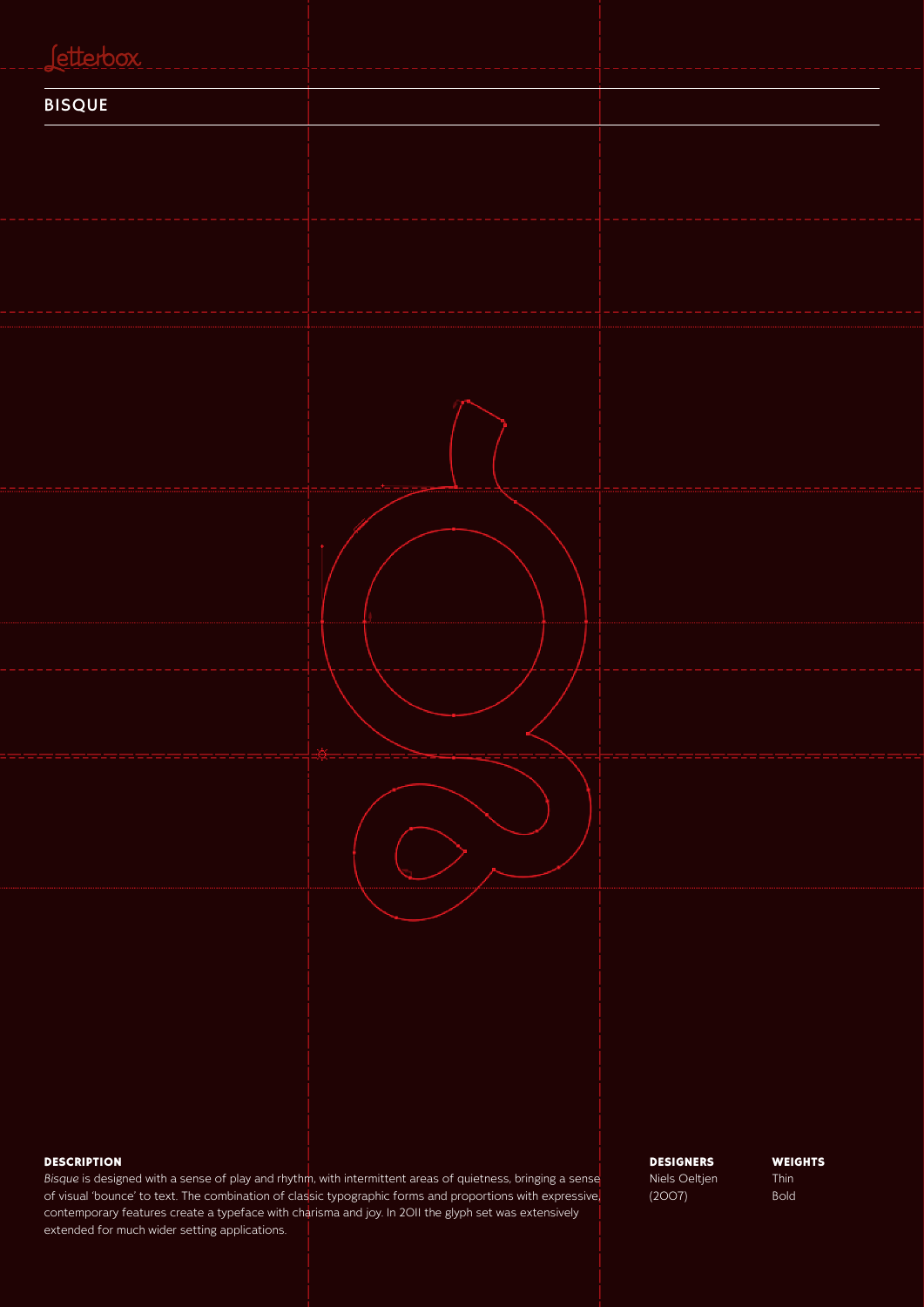# Je me retourne encore, et d'un regard d'envi **Je contemple ses biens dont je n'ai pas joui!**  Wednesday shuffling around the Elegantly Flourished � 23,689 – 56,723 **Quietly Reading**

# Näiteks õngemeestele peaks see tunne tuttav **Including those from Flights of Fancy**

# **zealous lovers of art**

olema – pika ja tühja konutamise järel hakkab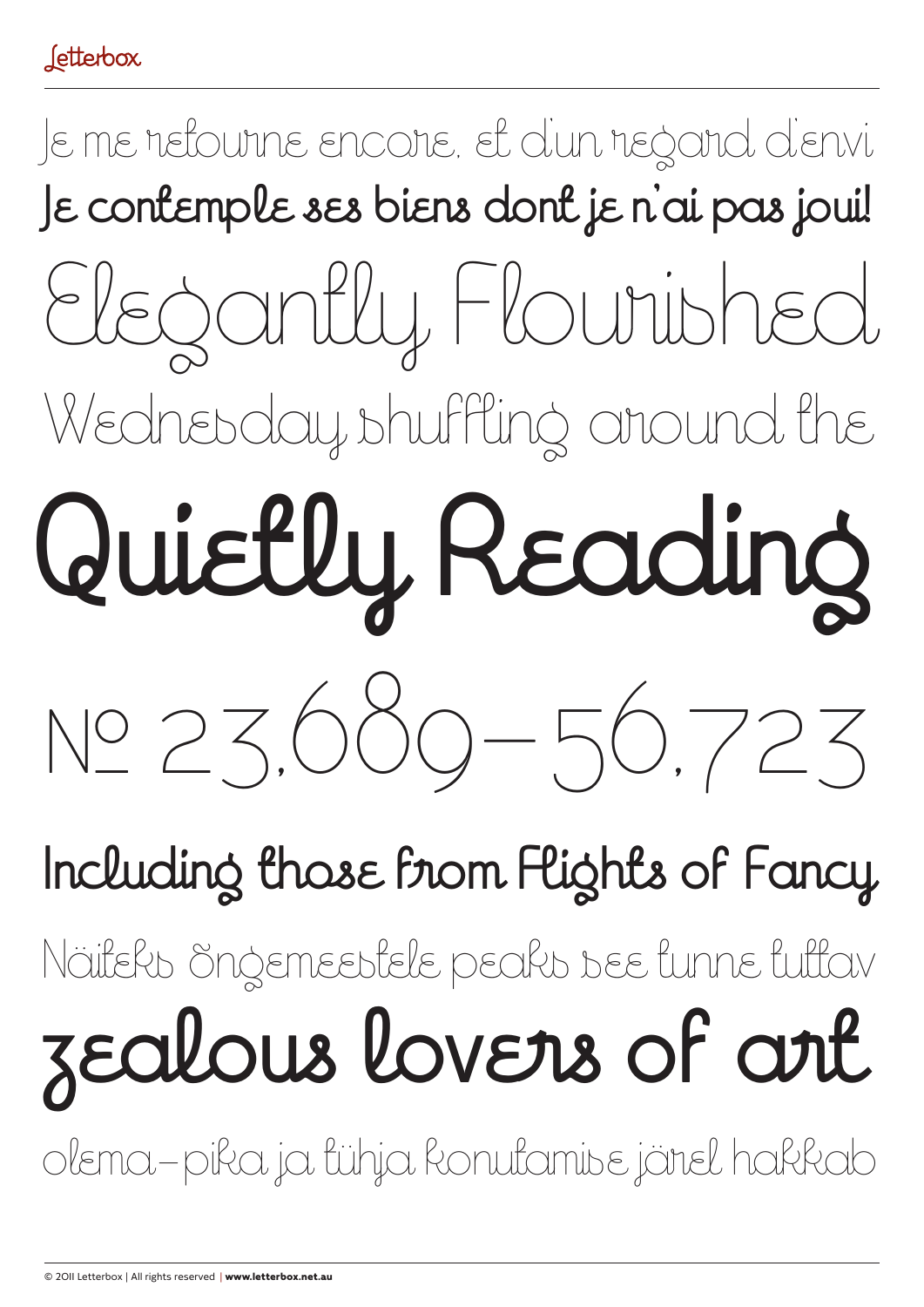## Jetterbox

**SUPPORTS** Albanian, Basque, Catalan, Cornish, Croatian, Czech, Danish, Dutch, English, Esperanto, Estonian, Faroese, Finnish, French, Galician, German, Hungarian, Icelandic, Indonesian, Irish, Italian, Kalaallisut, Latvian, Lithuanian, Malay, Maltese, Manx, Norwegian Bokmål, Norwegian Nynorsk, Oromo, Polish, Portuguese, Romanian, Slovak, Slovenian, Somali, Spanish, Swahili, Swedish, Turkish

**UPPERCASE** ABCDEFGHIKLMNOPQRSTUVWXYZ

ĂĂÂÃÄĂĂĀĂĄÆÇĆĈĊČĐĎĐĔĔĔĔĔĔĔĔĔĞĞĞĞĞĤĦĬĬĨĨĬĬĬĬĬĶĹĻĽĿŁÑŃŅŇŊŎ ÓÔŎÖØŌŎÓŒŔRŘŚŜSŠSTŤŦŢÙÚŮŮŨŨŮŮŮŮŴÝŶŸŹŻŽPB

### LOWERCASE abcdefghijklmnoperustuvwxyz

ii lii li kulllennnnooddoodd cunnist th *ttuanuuduuwquytzž*